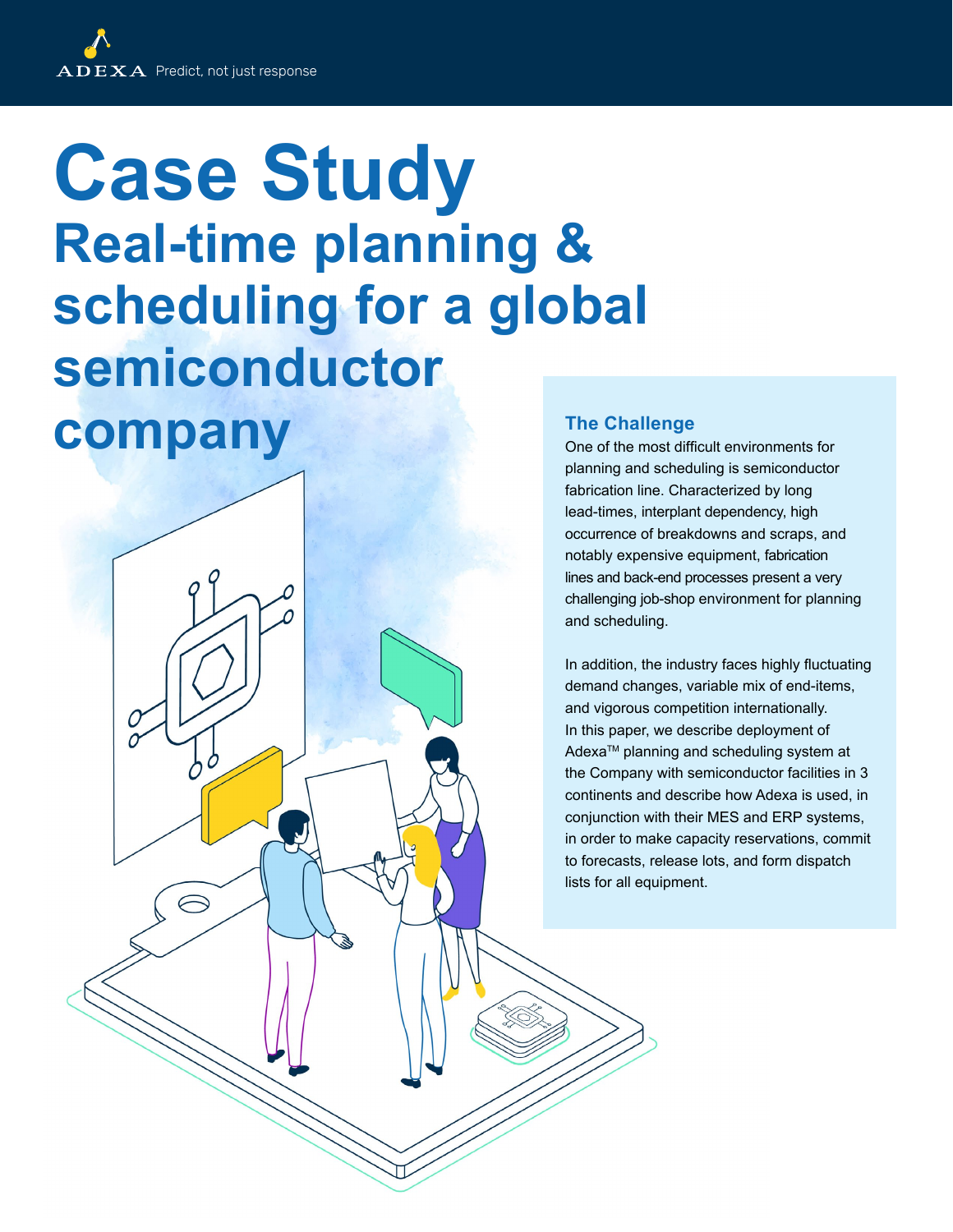### **Planning process and order commitment**

Forecasts are received from each product group (customers), as unconstrained demand, on a monthly basis. Each product group is responsible for a number of products and technologies (i.e. family of products). The forecasts, by product, are generated by different product groups. The fabrication lines and sort areas, after examining the capacity and material requirement of the forecast, will make a commitment in terms of number of wafers that can be delivered in future periods. These commitments are made by Technology.

The implication is that, although the wafer quantity by product may change, the wafer quantity by technology may not be exceeded. Different products have different capacity requirements. Therefore, by changing the product mix, there is a chance that the capacity requirements may change from what was originally anticipated (based on the forecast).

After a commitment is made to each product group, by Technology or by Product, then the actual sales orders (work orders) will follow. Work orders arrive a number of times each day with a customer requested due date. The requested quantity is checked against committed quantity and a promised shipping date is then generated based on material and capacity availability. Traditionally, this is done based on the number of wafers and/or units (in the back-end processes).

However, this is not an adequate approach since units of different wafers or devices do not map into the same capacity requirements leading to erroneous commitments. This issue is particularly important where there is a high mix of end-items. There must be a mechanism for translating capacity and number of wafers.

Before Adexa™ applications were deployed, the promised shipping dates were based on historical fixed lead-times. A measure that is insensitive to the product mix and WIP inventory. In addition, the time taken for collecting the right information in order to respond to the requested order was too long. The shop floor control system would then assign priorities to the lots (manufacturing orders) at each resource and try to push the execution of orders that seem to be more urgent than others.

In the meantime, more WIP was generated based on a pre-defined number of starts per day. The number of starts was based on capacity availability of certain bottleneck resources. As more WIP accumulated, the lead times increased causing more late lots (late orders). Pre-defining bottlenecks in fabrication lines is not a very effective approach because the bottlenecks are shifting based on product mix and availability of equipment.



**After a few months of Adexa operation, delivery performance was improved drastically close to 100%. Moreover, cycle times and WIP levels were reduced significantly**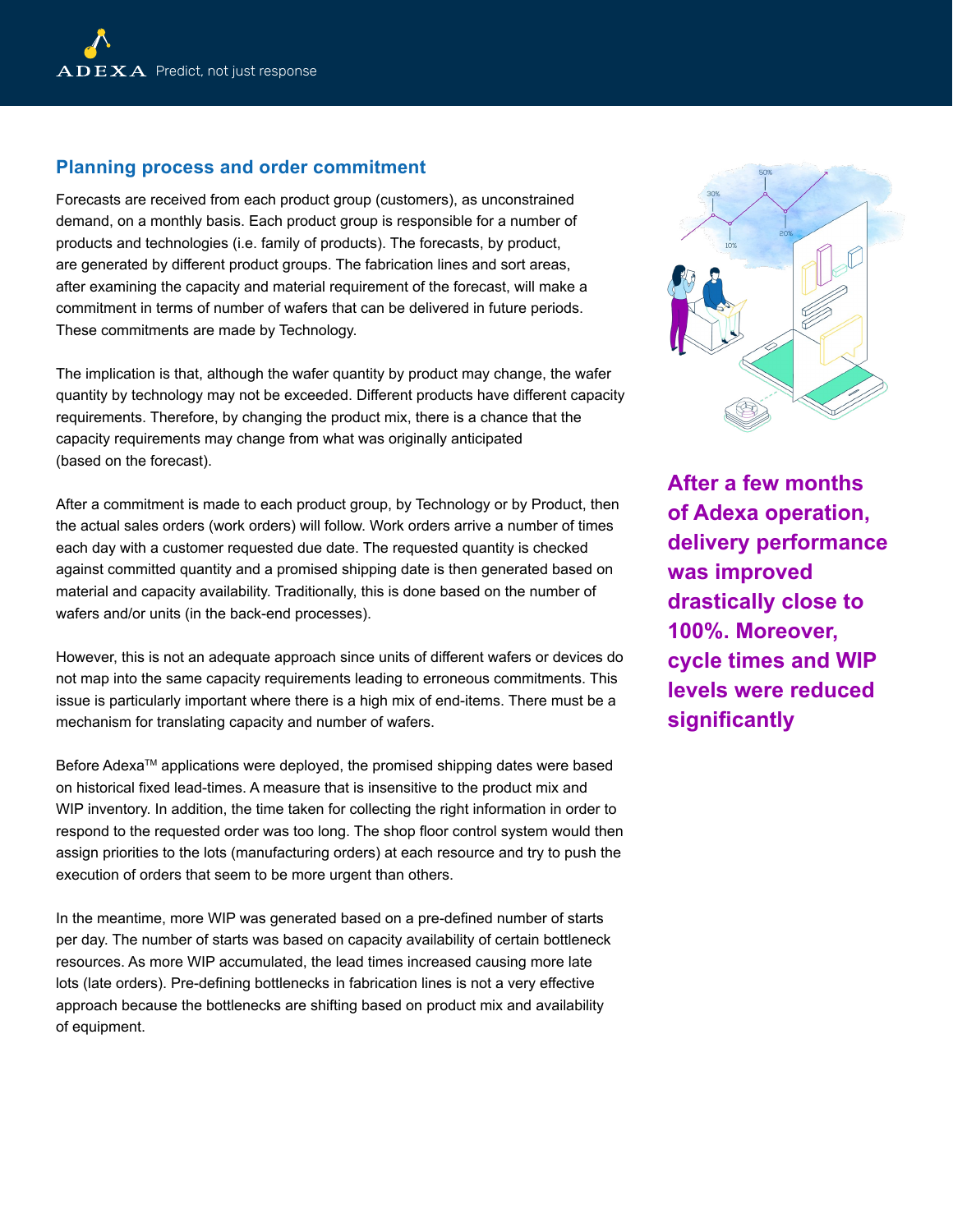# **The Strategy**

The Company was committed to low cycle times and on-time delivery. A study was initiated in order to understand the major areas of improvement and focus on those activities where 80% gain can be obtained through 20% effort. Smart release of lots into the fabrication lines was considered to be one of the critical issues to be addressed.

Smart release implies starting lots at a point in time so that the wait-time of the lot is minimized and the bottleneck resources are utilized as highly as possible. The key to smart release is to have the ability to look ahead and decide when each lot should be released into the fab lines. The timing of release, if performed properly, will minimize the need for more reactive methods of sequencing and dispatch list generation.

# **Deployment of Adexa**

Most of the needed information is made available to Adexa through the MES system. This includes current WIP, current and expected status of equipment, and routings. With every new order arrival, they are compared against the quantities that are being made including scraps that may have occurred. Based on the difference between the demand and supply of wafers and inventory positions, the new quantity of wafers that need to be produced is decided.

At the same time, the new request is compared against the original commitment to the customer that was made previously. If the new order exceeds the contracted quantity (made at the time of forecast), then business rules may be invoked by the system as to what should be done.

After orders are entered into Adexa system, it performs die-to-wafer conversion and lot sizing. The system will then generate a commitment date in real-time based on the current capacity & material availability as well as the original contractual agreements. By relating the actual orders coming in on a daily basis, to the original contracts made to the customers, Adexa ensures the consistency of the actual sales orders and the capacity reservations made on a weekly or monthly basis.

This feature makes Adexa an ideal real-time Available-to-Promise engine. Adexa's planning logic includes parameters such as availability of capacity, importance of the customer, and raw material (silicon) requirements, substitution rules, grading and binning.

Routing data, equipment maintenance, WIP status as well as shop floor model is downloaded from MES to Adexa. Forecasts and customer orders are entered into Adexa via the corporate ERP order entry system. Other data items include silicon availability and resource calendar.

## **System architecture**